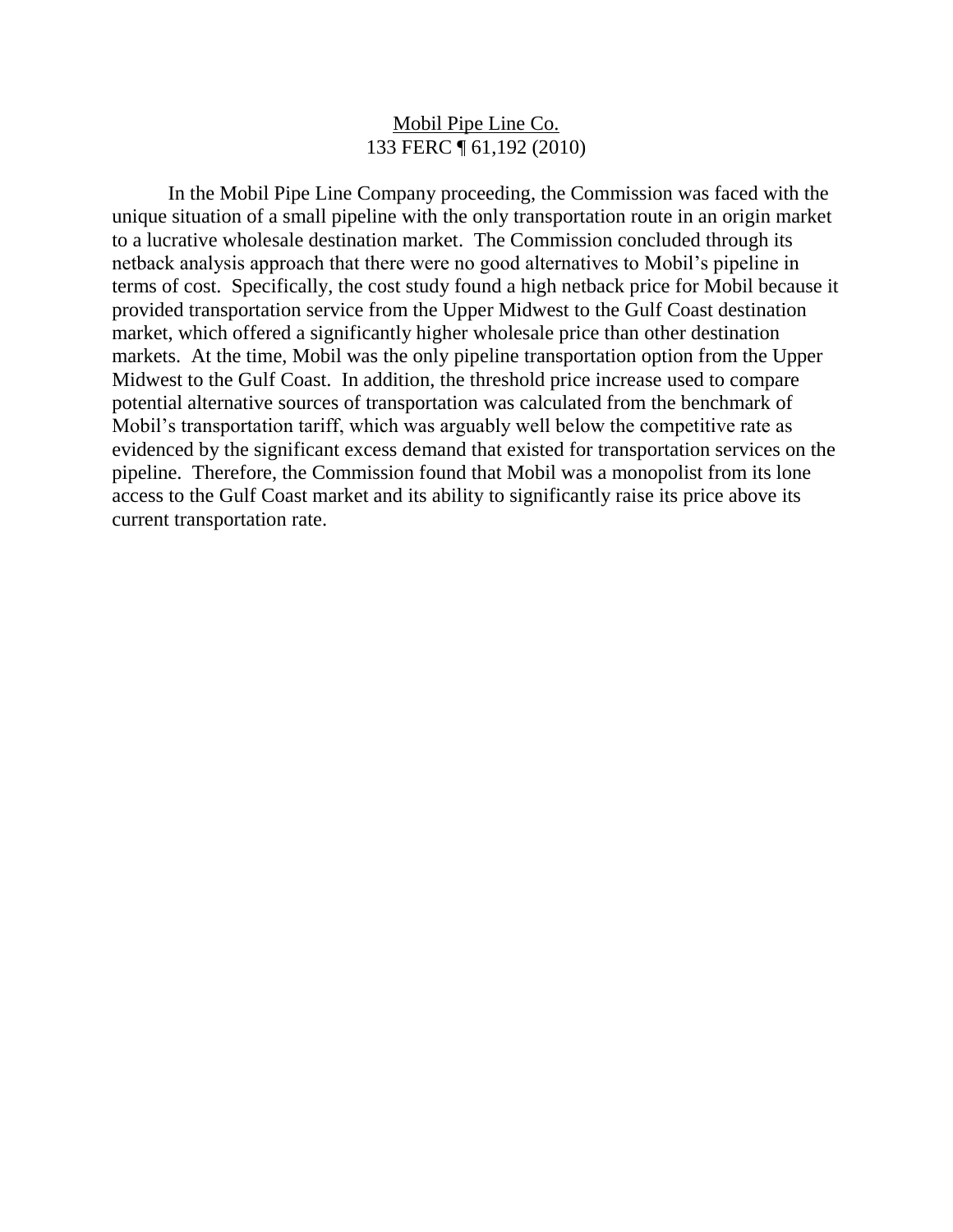# 133 FERC ¶ 61,192 UNITED STATES OF AMERICA FEDERAL ENERGY REGULATORY COMMISSION

Before Commissioners: Jon Wellinghoff, Chairman; Marc Spitzer, Philip D. Moeller, John R. Norris, and Cheryl A. LaFleur.

Mobil Pipe Line Company Docket No. OR07-21-000

## ORDER AFFIRMING INITIAL DECISION

(Issued December 1, 2010)

1. This order affirms the Presiding Administrative Law Judge's (ALJ) August 5, 2009 initial decision **1** recommending that Mobil Pipe Line Company's (Mobil) application for market-based rates be denied.

# **Background**

2. On August 24, 2007, Mobil filed an application for a market power determination seeking authority to charge market-based rates on its existing Pegasus pipeline system (Pegasus) for the transportation of crude oil from Pegasus' origin at Patoka, Illinois (south of Chicago), to its destination at Nederland, Texas (the Beaumont/Port Arthur Area on the U.S. Gulf Coast). The proposed destination market consisted of 30 counties in Texas, 38 parishes in Louisiana, 6 counties in Mississippi, and 2 counties in Alabama (Gulf Coast market). In the alternative, Mobil proposed a narrower destination market consisting of 21 counties in Texas and 2 parishes in Louisiana (Houston to Lake Charles market). Mobil also sought permission to charge market-based rates on Pegasus from the Upper Midwest Origin Market, which contains Pegasus' receipt point at Patoka and includes the states of Minnesota, Wisconsin, Michigan, Illinois, Indiana, Ohio, and Kentucky.

3. On December 20, 2007, the Commission issued an order finding that Mobil lacks significant market power in its Houston to Lake Charles destination market. **<sup>2</sup>** The December 20, 2007 order also found that the evidence presented by Mobil and the

**<sup>1</sup>** *Mobil Pipe Line Company*, 128 FERC ¶ 63,008 (2009).

**<sup>2</sup>** *Mobil Pipe Line Company*, 121 FERC ¶ 61,268 (2007) (Hearing Order).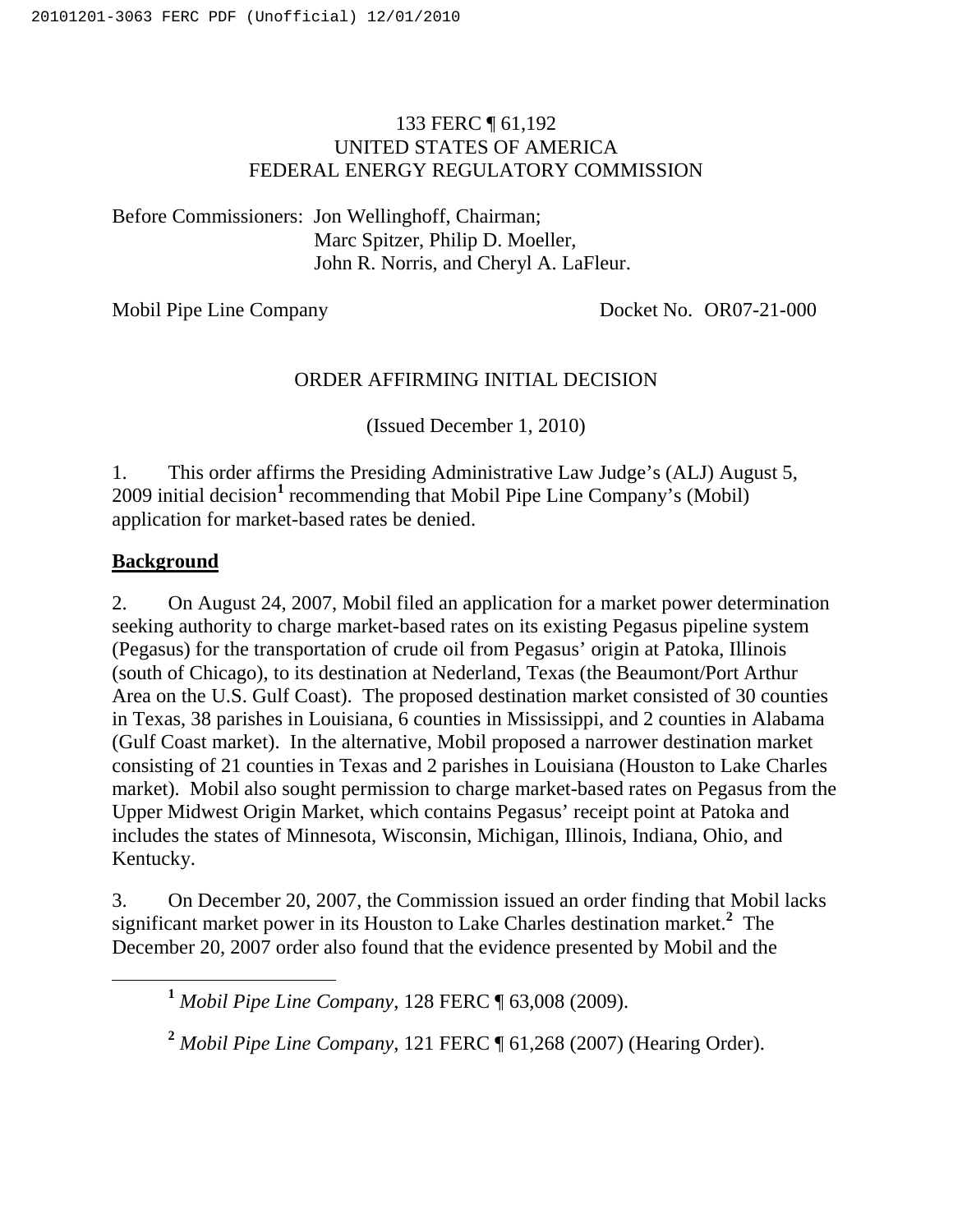protesters was insufficient for the Commission to determine whether Mobil lacks market power in the defined origin market. The order established a hearing to define the appropriate origin market and to determine whether Mobil lacks significant market power in that market as so defined. The order also stated that Mobil's application for a market power determination seeks authority to charge market-based rates in one origin market and one destination market joined by only the single Mobil pipeline. The Commission concluded that it cannot ensure just and reasonable market-based rates for transportation over the Mobil pipeline by considering market power in either the origin market or the destination market independent of the other market. Therefore, the Commission ruled that it would not permit Mobil to charge market based rates for transportation of crude oil until it is determined that Mobil lacks significant market power in both its origin and destination markets.

4. On August 5, 2009, the ALJ issued an initial decision. The ALJ found that Mobil failed to establish that there are currently any good economic alternatives to Pegasus' services in the origin market that would check rates to reasonable levels. Thus, ALJ concluded that Mobil had not shown it lacked significant market power in the defined origin market and further, had not shown the origin market was sufficiently or workably competitive such that authority to charge market based transportation rates will result in just and reasonable rates. The ALJ recommended the Commission deny Mobil's application for market-based rates.

5. Briefs on exceptions were filed on September 18, 2009, and briefs opposing exceptions were filed on October 22, 2009. Briefs were filed by Mobil, Commission Trial Staff, Suncor Energy Marketing, Inc. and Canadian Natural Resources Limited (Suncor/CNRL), and the Canadian Association of Petroleum Producers (CAPP).

## **Discussion**

### **Introduction**

6. Order No. 572 establishes the foundation for the Commission's analyses of market-based rate applications. **<sup>3</sup>** The requirements set forth in Order No. 572 are found in the Commission's Regulations at 18 C.F.R. § 348.1(c) (2010). Section 348.1(c) of the Commission's regulations requires an oil pipeline seeking a market power determination and authority to charge market-based rates to: (1) define the relevant product and geographic markets, including both destination and origin markets; (2) identify the

**<sup>3</sup>** *Market-Based Ratemaking for Oil Pipelines*, Order No. 572, FERC Stats. & Regs. ¶ 31,007, at 31,180, *order on reh'g,* Order No. 572-A, 69 FERC ¶ 61,412 (1994), *pet. for rev. denied, AOPL v. FERC*, 83 F.3d 1424 (D.C. Cir. 1996).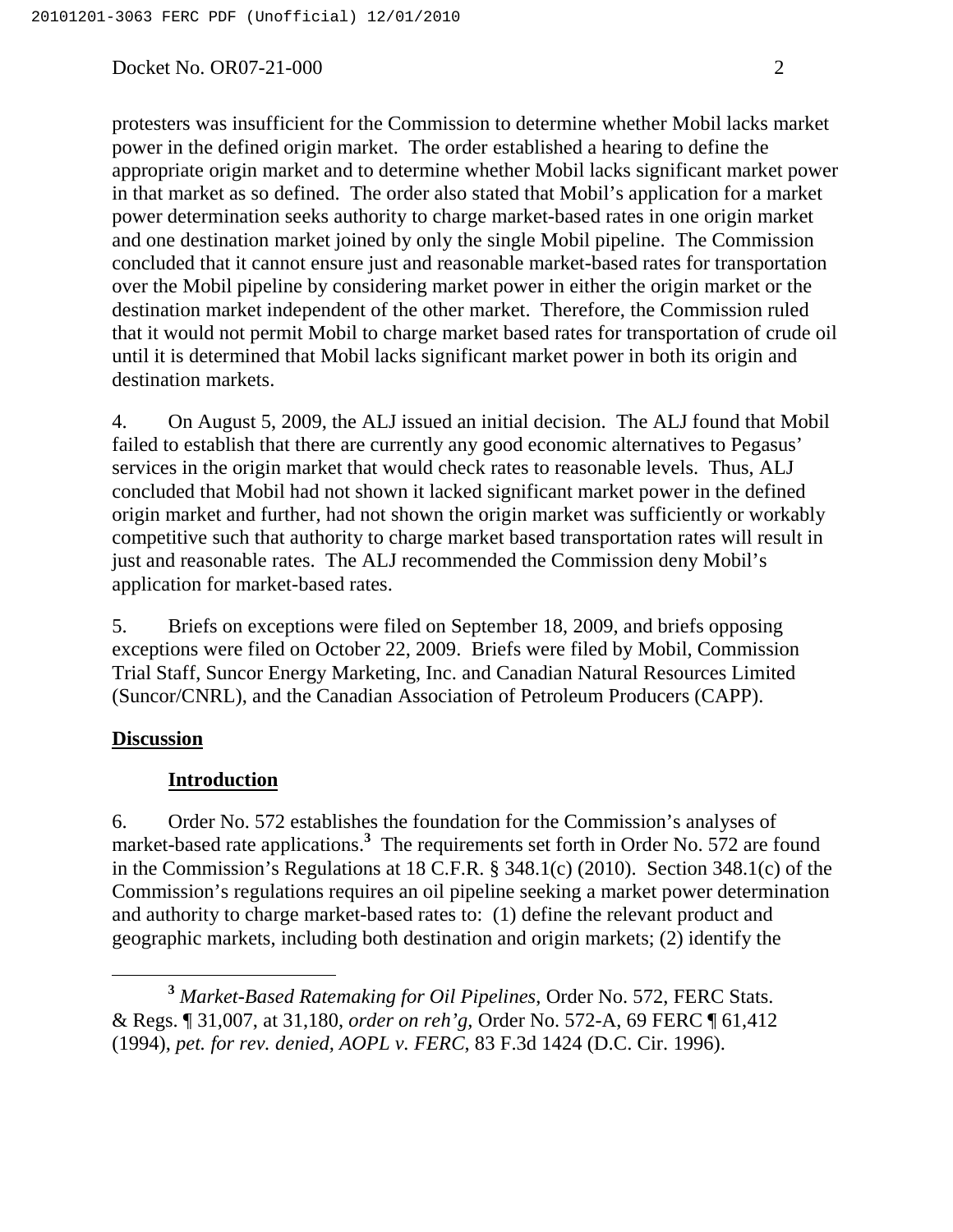7. Before we address the ALJ's decisions on the various aspects of the market power analysis, it is important to recognize some general principles concerning market-based rates and some common themes running through the briefs of Mobil and Staff, the parties who disagree with the ALJ's decision. Oil pipelines have the ability to seek approval for market-based rates but do not have a right to them. The burden of proof is on the pipeline to establish that it lacks significant market power in the relevant origin and destination markets through its petition, and when necessary, through the presentation of evidence and witnesses at trial. It is not the Commission's job to determine ways in which a pipeline can establish market-based rates. Nor is it the job of opposing parties to show that a pipeline possesses market power. A pipeline's ability to charge market-based rates does not mean it can charge whatever rate it wants unchecked and raise it rates to what would be considered unjust and unreasonable. Rather, as recognized by the courts and discussed by the ALJ in this case, market-based rates are still within the zone of reasonableness because a finding of a lack of market power would mean that market forces would constrain a pipeline from raising its rates above a just and reasonable level. If a pipeline were to raise rates above a just and reasonable level, shippers would still have other options to move their oil.

8. These general principles lead to the concept of economic or scarcity rent discussed by the ALJ and is a recurring theme throughout the briefs of Mobil and Staff. In this proceeding, because of the oil price differential between the Upper Midwest and the Gulf Coast and the scarcity of pipeline capacity on Pegasus, there is the opportunity to profit through arbitrage. Here the economic or scarcity rent is the price to the shipper after all costs of delivery, i.e., the netback differential. Mobil, and to a lesser extent Staff, essentially argue the pipeline should capture the economic rent rather than the shippers because the pipeline owns the scarce asset, and the way to do this is to allow Mobil to charge market-based rates. The idea that the economic rent rightfully belongs to the pipeline pervaded the analysis put forth by Mobil and Staff. This led Mobil and Staff to engage in what the ALJ labeled as circular reasoning. Boiled down to its essence, the main argument is that because the shippers are capturing the netback differential the current rate cannot be a competitive rate; a competitive rate is one where the netback

**<sup>4</sup>** *Id*. at 31,185.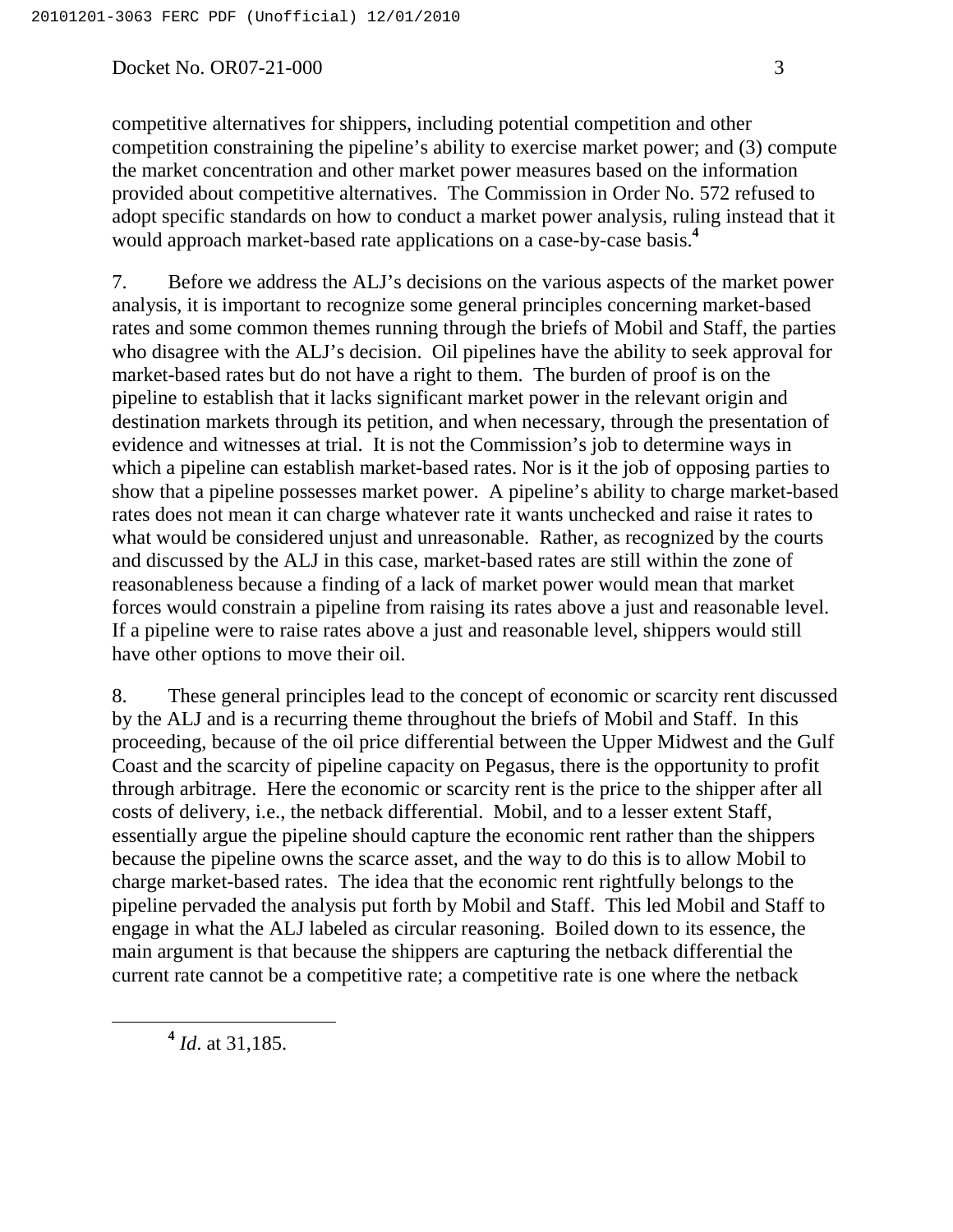differential to the shippers is eliminated and the economic rent is captured by Mobil; market-based rates would allow Mobil to raise rates to what it deems the competitive level; and Mobil cannot possibly possess market power if the rates are merely raised to the competitive level. The problem with this theory is that it simply focuses on allocation of economic rent between the pipeline and the shippers without analyzing the relevant market to determine the causes of the scarcity rent, i.e., whether Mobil possesses significant market power.

9. Because of the reasoning with respect to economic rent, Mobil filed exceptions to virtually every aspect of the ALJ's decision. Mobil argued that the ALJ either applied the wrong test or standard in analyzing market power or when applying the correct standard engaged in a faulty analysis resulting in a wrong determination. While Staff has not filed exceptions to every aspect of the ALJ's decision, its argument is that the ALJ's analysis is tainted because she began with an incorrect baseline for the market power analysis. As we will see from the discussion below, the ALJ engaged in a thorough analysis and appropriately determined that Mobil's Pegasus pipeline possesses market power and that the Commission should deny authority for Mobil to charge market-based rates.

10. With respect to a procedural matter, we recognize that Suncor/CNRL and CAPP filed exceptions to certain aspects of the ALJ's decision. These parties agree with the ALJ's decision to recommend the Commission deny Mobil's application for marketbased rates. However, the exceptions are essentially contingent in nature and would apply to the extent that certain aspects of the ALJ's decision were reversed leading to a determination that Mobil lacks market power and its application for market-based rates should be approved. Since, the Commission here affirms the ALJ's finding and ultimate determination, Suncor/CNRL's and CAPP's exceptions need not be addressed.

11. The following discussion concentrates on the briefs on exceptions filed by Mobil and Staff since they argue that the ALJ erred in determining that Pegasus has market power. Since Suncor/CNRL and CAPP agree with the ALJ's decision to deny Mobil's application for market-based rates and oppose the exceptions taken by Mobil and Staff, for purposes of brevity we will not repeat these arguments.

# **The Definition and Test for Market Power**

12. The 1992 DOJ-FTC Merger Guidelines (Merger Guidelines), which the Commission has used for guidance in applying the framework of Order No. 572 to analyze market power, defines market power as "the ability profitably to maintain prices above competitive levels for a significant period of time." To evaluate whether an oil pipeline has market power, the Commission and the Merger Guidelines considered whether the pipeline, if granted market-based rate authority, could profitably sustain a "small but significant and nontransitory increase in price" (SSNIP test). The participants in this proceeding agreed on the definition of market power and the propriety of the SSNIP test, quoted above. However, they disagreed on the meaning of some of the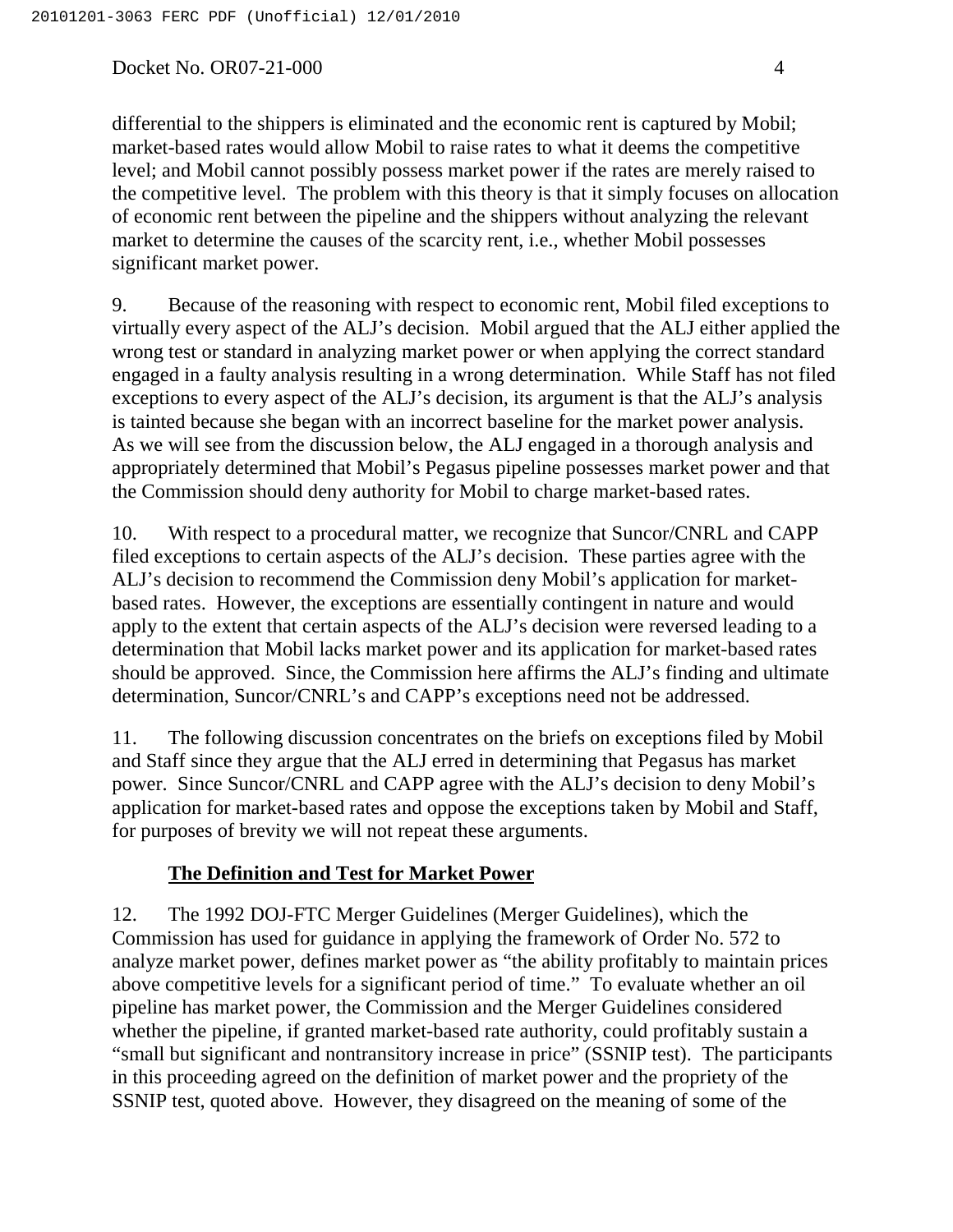terminology contained within the definition of market power and the SSNIP test, particularly the terms "competitive levels" and "small increase." These contrasting interpretations are major reasons why the participants obtained dramatically different results when they applied the framework of Order No. 572 to Pegasus' relevant origin market. To properly evaluate the validity of the participants' market power analyses, the ALJ first determined more precisely the concepts that underlie market power and the SSNIP test.

13. The ALJ determined that the proper benchmark for the market power analysis in this case is the long-run competitive price and that Pegasus' prevailing tariff rate is a reasonable approximation of the long-run competitive price. The ALJ held that the Commission has accepted Pegasus' prevailing rate as a just and reasonable rate, and a just and reasonable rate is designed to approximate the long-run competitive price. The ALJ found the evidence demonstrates that Pegasus' prevailing tariff rate reasonably reflects - and perhaps somewhat overstates - Pegasus' long-run average costs. The ALJ also determined that Mobil and Staff had not propounded a proxy for the long-run competitive price applicable to Pegasus for use in a market power analysis that the Commission has accepted as just and reasonable or that could be concluded as such. Thus, the ALJ concluded that Pegasus' prevailing rate is the only appropriate estimate on the record of the long-run competitive price.

14. The ALJ stated the parties also disagreed about what constitutes "a small but significant nontransitory increase in price" above the competitive level. Moreover, the ALJ concluded that determining an appropriate SSNIP is a crucial part of a netback analysis, which involves comparing the netbacks that shippers receive by using the applicant pipeline with the netback that shippers obtain using other alternatives. **<sup>5</sup>** The ALJ stated that subtracting the appropriate SSNIP, the "threshold price increase," from the netback on the applicant pipeline yields the "threshold netback." The ALJ noted that when using a netback analysis in a market power determination, an alternative is considered a good economic alternative if it offers shippers a netback greater than or equal to the threshold netback. The ALJ determined that, according to this model, a good economic alternative would check the applicant pipeline from increasing its rates by more than the SSNIP above the competitive level.

15. The ALJ found that, based on the Hearing Order's requirement that good alternatives must be determined in terms of price, it was necessary to establish a specific rate increase to perform a proper netback analysis. In the absence of an acceptable SSNIP presented by the applicant or by Staff, the ALJ adopted Suncor/CNRL's 15 percent test. Given the Merger Guidelines, the decisions by the

**<sup>5</sup>** The netback is the price to the shipper after all costs of delivery.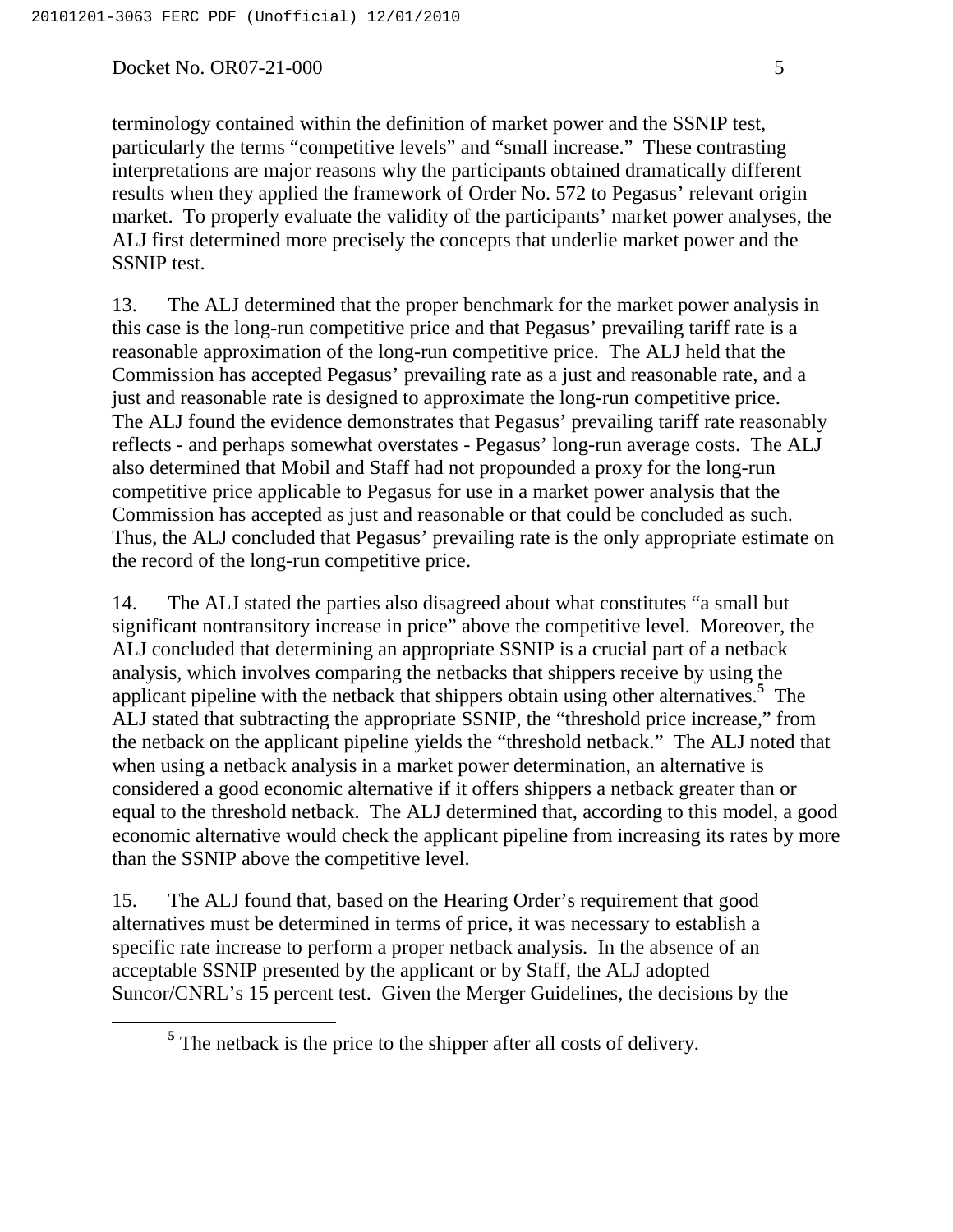Commission and by the ALJ in *Buckeye Pipe Line Co.*, **<sup>6</sup>** as well as the Commission Staff's practices in prior cases, the ALJ found that a 15 percent threshold test was appropriate. Under the circumstances, using the prevailing rate of \$1.218 per barrel, and the 15 percent threshold thereof, the ALJ determined that the magnitude of the SSNIP is \$0.1827 per barrel.

16. The ALJ also determined that the 15 percent threshold price increase should apply only to Pegasus' prevailing rate and not to the entire transportation chain of pipelines that move crude oil from Alberta to the Gulf Coast. The ALJ found that applying a percentage threshold increase to the entire transportation path, where the applicant pipeline is only one segment of that path, can lead to erroneous results. The ALJ determined that aggregating Pegasus' rate with the rates of its source pipelines could potentially lead to the inclusion of alternatives that are not good for purposes of determining a workably competitive environment for Pegasus' services in a market power determination.

# **Commission Decision**

17. Mobil and Staff assert the ALJ erred in determining that Pegasus' tariff rate was the appropriate competitive benchmark for purposes of performing the market analysis. They argue the tariff rate cannot be a competitive rate because there is excess demand on Pegasus and the market is in disequilibrium. They further argue that a competitive market clearing rate would be one that would eliminate the existing netback differential. It was also argued that the prevailing tariff rate was not determined to be a just and reasonable rate because it was only an uncontested negotiated rate filing.

18. Mobil and Staff are incorrect that Pegasus' prevailing tariff rate is not a just and reasonable rate because it was an uncontested negotiated rate filing. The Commission's acceptance of an oil pipeline's negotiated rate without conditions is necessarily a determination that the rate is just and reasonable. The parties seemed to have incorrectly applied certain regulations under the Federal Power Act which indicate that permission for a rate to become effective does not constitute approval of the rate. Such regulations do not apply here.

19. Mobil and Staff also fail to recognize that "[s]ince under competition firms set their prices to recover costs, including a reasonable return, a regulated rate is designed to replicate that competitive situation."<sup>7</sup> This reasoning equally applies to Mobil's

**<sup>6</sup>** 50 FERC ¶ 63,011, at 65,049, *order on initial decision,* 53 FERC ¶ 61,473, at 62,666 (1990) (*Buckeye*).

**<sup>7</sup>** *SFPP, L.P.,* 121 FERC ¶ 61,240, at P 14 (2007).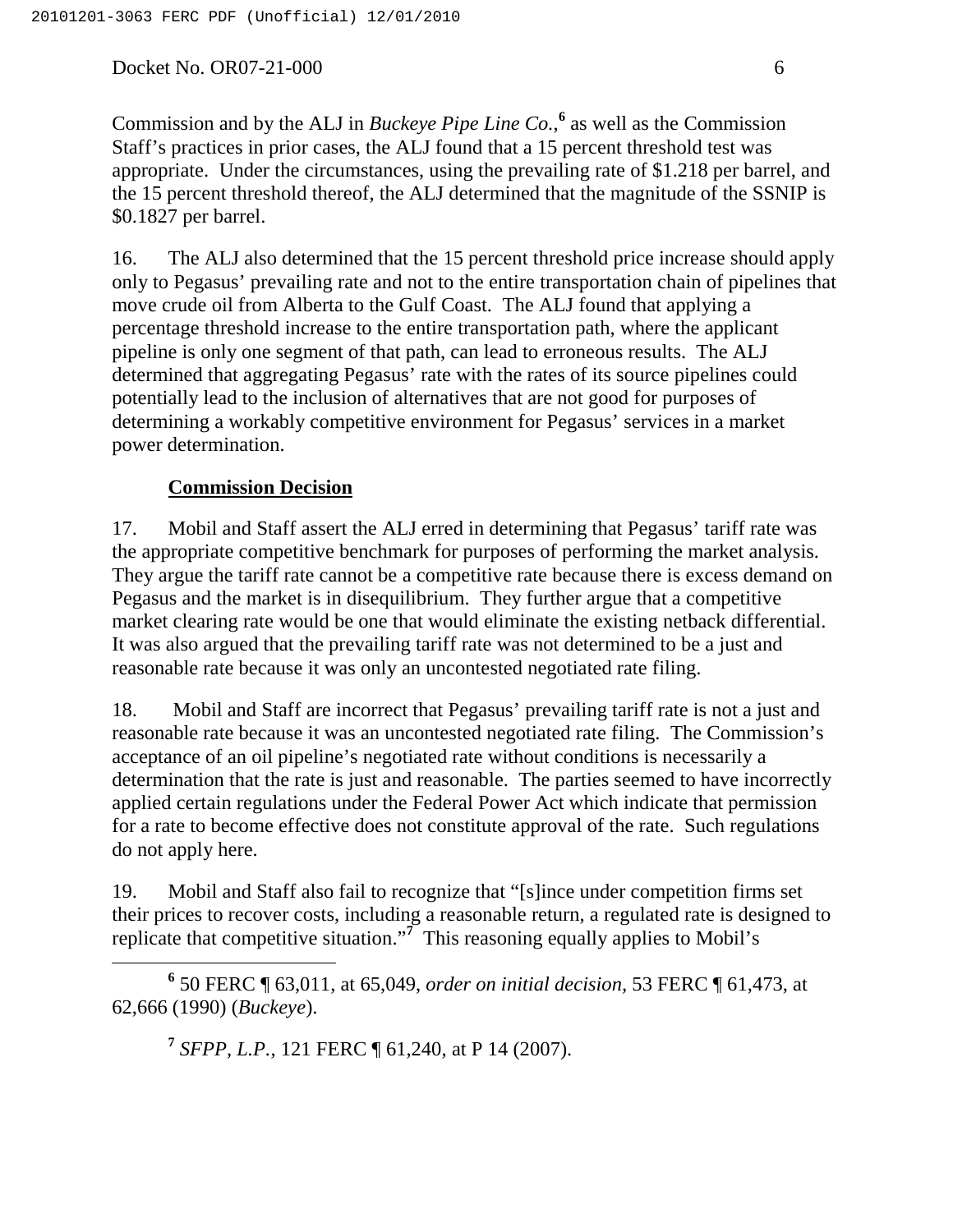negotiated rate, which is the prevailing tariff rate in this proceeding, since it is unlikely that Mobil would agree to a rate that would not recover its long run average costs.

20. Contrary to the arguments of Mobil and Staff, the Commission also agrees with the ALJ that the argument that excess demand on a pipeline in and of itself is proof that the prevailing rate is not just and reasonable is too sweeping and subjectively conclusive because it would essentially eliminate the use of the tariff rate as the competitive rate. As the ALJ correctly determined, an oil pipeline is unlikely to undertake the exercise of filing an application for market-based rates unless there is some excess demand that would allow it to raise its rates above the maximum permitted rate under a cost-of-service ratemaking regime.

21. Mobil and Staff's advocacy of a hypothetical competitive rate as the benchmark for the market analysis is undermined by the fact that it was not determined through an independent analysis but was inextricably intertwined with the market analysis attempting to prove that Mobil lacked market power. For example, Staff itself recognized it would be extremely difficult to determine with any certainty what the competitive price would be in this proceeding but it would be one that would eliminate the netback differential. *Id* P 53. As the ALJ correctly recognized, Mobil and Staff engaged in circular reasoning in attempting to establish their hypothetical competitive rate. The essence of the ALJ's decision and the weakness of Mobil and Staff's position is accurately captured by the following quote from P 76 of the initial decision:

Clearly, the market power analysis should not begin with that very potential outcome: the benchmark price should not be based on the as yet unproven assumption - indeed the presumption - that the rate Pegasus would be able to charge if granted market-based authority would necessarily result from a truly workably competitive market. *See* CAPP RB at 23-24. Here the Staff's presumption assumes the conclusion of its analysis. *See id.* Relying on this assumption would short-circuit the market power analysis.

22. The ALJ therefore found that Mobil and Staff had failed to propound a proxy for the competitive price for use in a market power analysis that either the Commission found to be just and reasonable or she could conclude as such. Therefore, the ALJ determination that Pegasus' prevailing tariff rate was the only appropriate estimate on the record of the long-run competitive price was correct and is hereby affirmed.

23. On exceptions, Mobil argues the 15 percent threshold price increase is not appropriate and asserts the test should amount to 1-2 percent of the delivered product price. Mobil also argues that if the 15 percent threshold it used should apply to the entire transportation chain and not only Pegasus' rates.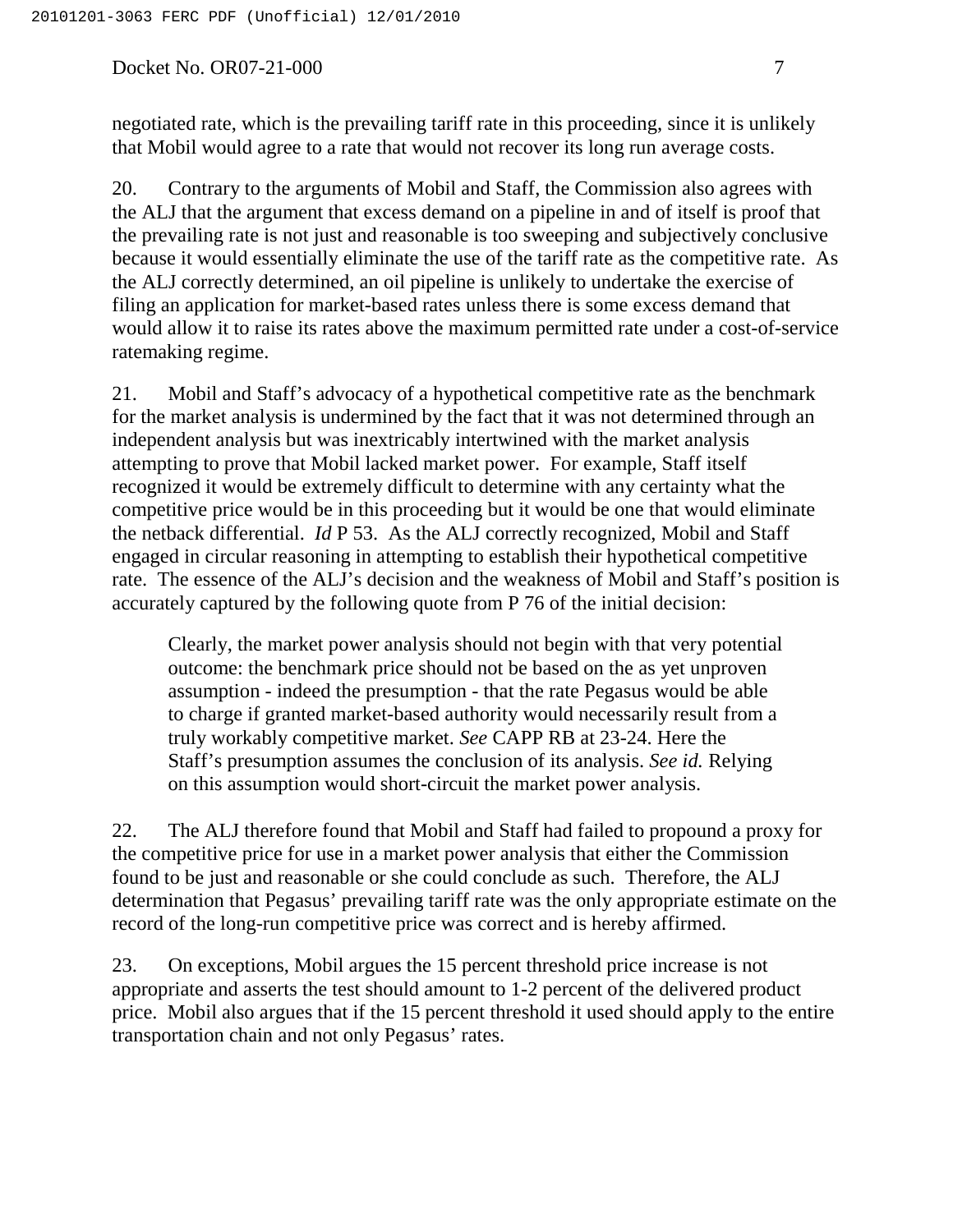24. The Commission rejects the arguments made by Mobil and affirms the decision of the ALJ to use a 15 percent threshold price increase for purposes of the market power analysis. The ALJ found that Mobil and Staff both acknowledged that a 15 percent price increase is the one most often used in market power analysis for market-based rates for oil pipelines. Also, contrary to the assertions of Mobil, the Commission rejected the 1-2 percent test it advocates in *Buckeye* and affirmed a 15 percent price increase in transportation rates adopted by the ALJ. **<sup>8</sup>** Mobil attempts to undermine the ALJ's finding by arguing the *Buckeye* decisions referred to price increases applied to delivered product prices and not transportation rates. As the ALJ found, such an argument improperly links the transportation rate increase with the commodity price of oil and would essentially allow pipelines to make massive price increases because transportation rates are a small portion of the overall delivered product price. Further, Mobil's attempt to obscure the meaning of the *Buckeye* decision was aptly summarized by Suncor/CNRL in its brief opposing exceptions. There they recognized that while the Commission compares delivered product prices in comparing alternatives (i.e. through a netback analysis) because that is the real economic concern of shippers, in calculating the appropriate threshold price increase it uses transportation rates. Since an oil pipeline can only increase its transportation rates, tying the increase to any other benchmark would not make any sense.

25. The Commission also agrees with the ALJ's decision that the 15 percent price increase can only apply to Pegasus' transportation rates and not to all the transportation rates of all pipelines in the transportation chain from the Upper Midwest to the Gulf Coast. The ALJ correctly found that it is only the applicant for market-based rates whose rates are to be analyzed and the determination of the whether the price increase exceeds the threshold is specific to Pegasus' business enterprise. To suggest that the price increase should apply to the entire transportation chain does not take into account the fact that the market power analysis is only concerned with whether Pegasus can exercise market power over its shippers. If Pegasus were granted market-based rates, it is only Pegasus, not another pipeline who could capture the economic rent derived from the netback differentials, and it is only Pegasus' shippers who would pay the transportation rate increase.

26. Accordingly, the ALJ was correct in adopting the 15 percent threshold price increase for Pegasus because there were no acceptable alternatives presented by Mobil or Staff.

**<sup>8</sup>** *Buckeye,* 50 FERC ¶ 63,011 at 65,049, *order on initial decision,* 53 FERC ¶ 61,473 at 62,666.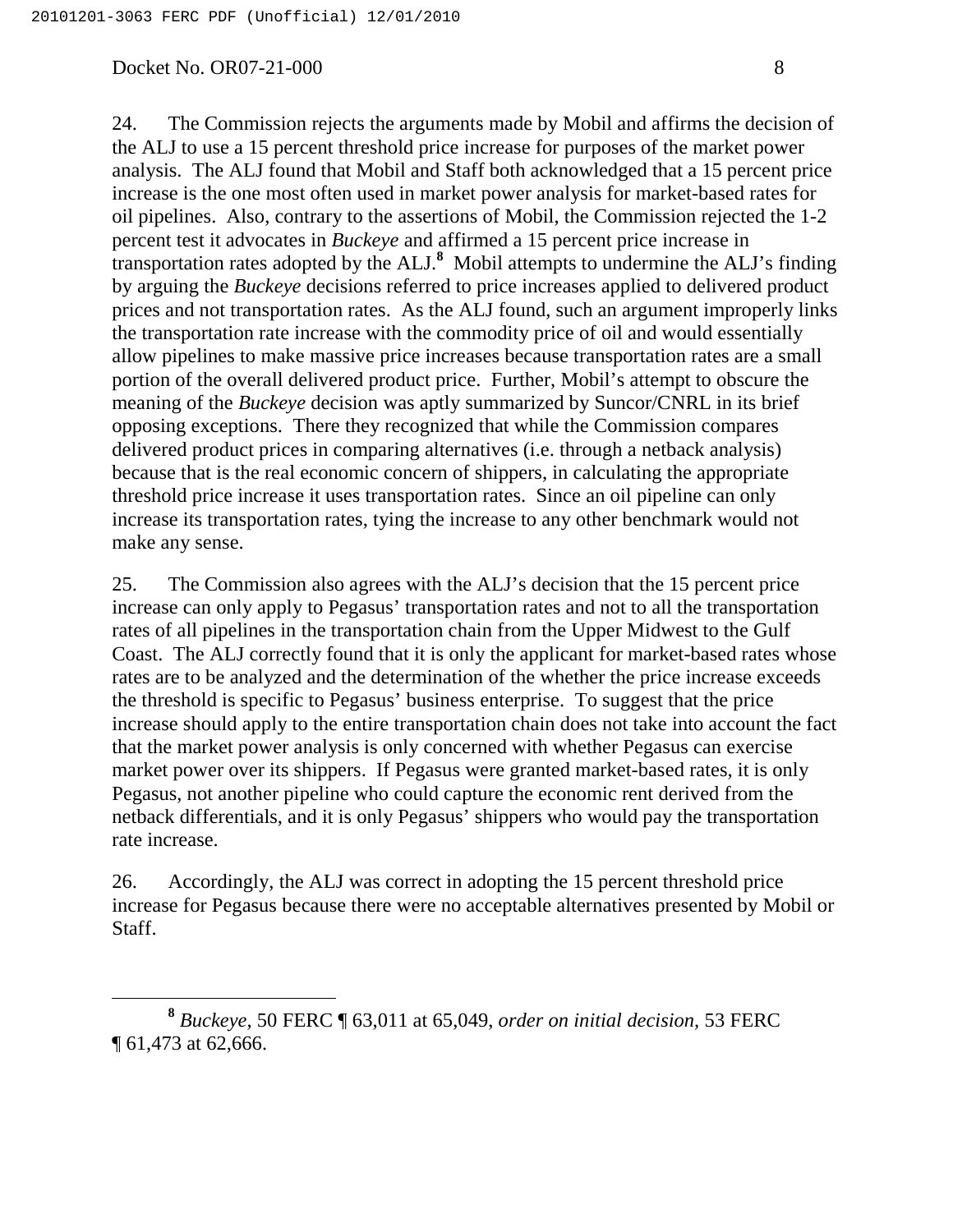### **The Relevant Product Market**

27. The ALJ found that the relevant product market in this case should be limited to the transportation of Western Canadian heavy sour crude oil. **<sup>9</sup>** The ALJ stated the Commission's decision in *Buckeye* makes clear that the relevant product market includes the product or products that have been shown to have the ability to constrain the exercise of market power by the applicant. **<sup>10</sup>** The ALJ stated that the record demonstrates that nearly all of the crude oil transported on Pegasus since its reversal in April 2006 is Western Canadian heavy sour crude oil.<sup>11</sup> The ALJ held that the transportation of only Western Canadian heavy sour crude can check the possible exercise of market power by Mobil; other crude oils moved by Pegasus comprise too little volume to do so. The ALJ found that a potential alternative that cannot transport or process this specific type of crude oil therefore cannot provide Pegasus' shippers with a service that is comparable in quality, and cannot check Pegasus' rates.

### **Commission Decision**

28. Mobil and Staff argue that the initial decision erroneously defined the relevant product market and should have included the transportation of all types of crude oil. The ALJ properly focused her decision concerning the relevant product market on substitution factors, i.e., whether alternatives are available that would constrain the exercise of market power by Pegasus in the event it attempted to raise its rates. Under this analysis, if Pegasus were to raise its rates, a shipper would have potential alternatives that could transport or process the specific type of crude transported by Pegasus. The record in this proceeding shows that nearly all of the crude transported on Pegasus since its reversal in 2006 was Western Canadian heavy sour crude oil. Less than two percent of the crude

**<sup>11</sup>** The principal crude oil currently shipped on Pegasus is Western Canadian heavy sour crude oil, such as Cold Lake crude oil, which is a blend of diluent and bitumen and is derived from Western Canadian tar sands. Cold Lake crude oil constitutes about 92 percent of Pegasus' volumes.

**<sup>9</sup>** As crude oil is a mixture of thousands of compounds, crude oils are distinguished between "heavy" and "light" based on their relative abundance of heavier or lighter hydrocarbon molecules which occur in varying ratios and in different configurations. The "weight" of a crude oil is generally expressed by its API gravity or specific gravity. "Sweet" crude oil contains 0.5 percent sulfur or less, while "sour" crude oil contains more than 0.5 percent sulfur.

**<sup>10</sup>** *Buckeye*, 53 FERC ¶ 61,473 at 62,663-664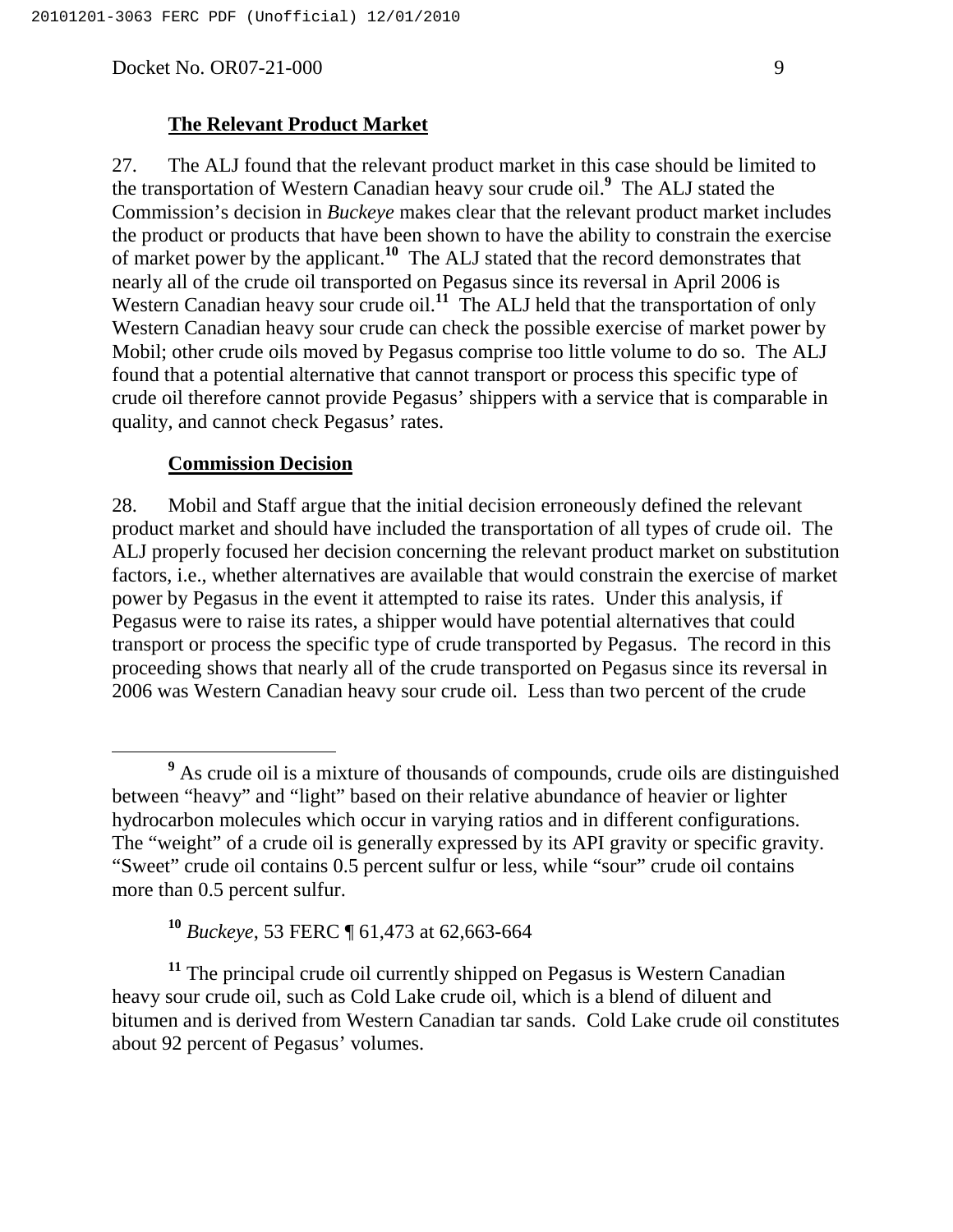transported was a different type of oil and a major shipper of the other type of crude was an affiliate of Mobil.

29. Mobil attempts to argue that it is capable of transporting all types of oil and that the Commission should not limit the relevant product market to Western Canadian heavy sour crude oil. This argument, however, does not take into account the economics of the market and the physical operations on Pegasus. As the ALJ found, shippers have made a choice to ship Western Canadian heavy sour crude oil on the pipeline, which accounts for over 98 percent of the volumes on Pegasus. Mobil itself stated that "Pegasus was developed to allow the transportation of primarily heavy sour Western Canadian crude oil to the U.S. Gulf Coast refiners."<sup>12</sup> With respect to operations, Suncor/CNRL point out that no evidence establishes that Pegasus can ship sufficient amounts of non-heavy crude oil that would provide an ongoing business opportunity for shippers. They state that when they shipped non-heavy crude oil when Pegasus was first reversed, they were told to discontinue because of contamination issues. Suncor/CNRL also points out that because there is limited segregated storage, any type of batch shipments would result in contamination of the heavy sour crude yielding a lower price in the destination market because the refinery customers of Pegasus' shippers have not experienced a need for nonheavy sour crude oil. To include other types of crude oil in the relevant product market would not provide Pegasus' shippers with meaningful transportation or refining alternatives in the event Pegasus were to raise its rates. Accordingly, the ALJ's determination on the relevant product market is affirmed.

### **The Relevant Geographic Market**

30. The ALJ stated that to establish that Pegasus lacks significant market power in the origin market. The Commission's regulations require that Pegasus describe and justify the relevant geographic market in which it seeks market-based rate authority and explain why its method for selecting the geographic market is appropriate. 18 C.F.R. § 348.1(c)(1) (2010). The ALJ stated that the analysis of the proper origin market begins with the recognition of a geographic area or region where the pipeline and the potential alternatives operate. From there the potential alternatives to the pipeline's services are reduced to include only the options which are determined to be "good" alternatives to the pipeline being analyzed. The ALJ stated that good alternatives are those which can be proven to assist in the prevention of the exercise of potential market power by the applicant pipeline, or in other words, they are the true competitors to the pipeline. Further, these competitors must provide a service which is comparable to that of the applicant.

**<sup>12</sup>** Suncor/CNRL Brief Opposing Exceptions at 39 (citing CAP IB at 35-37; Exh. No. MPL-2 at 141).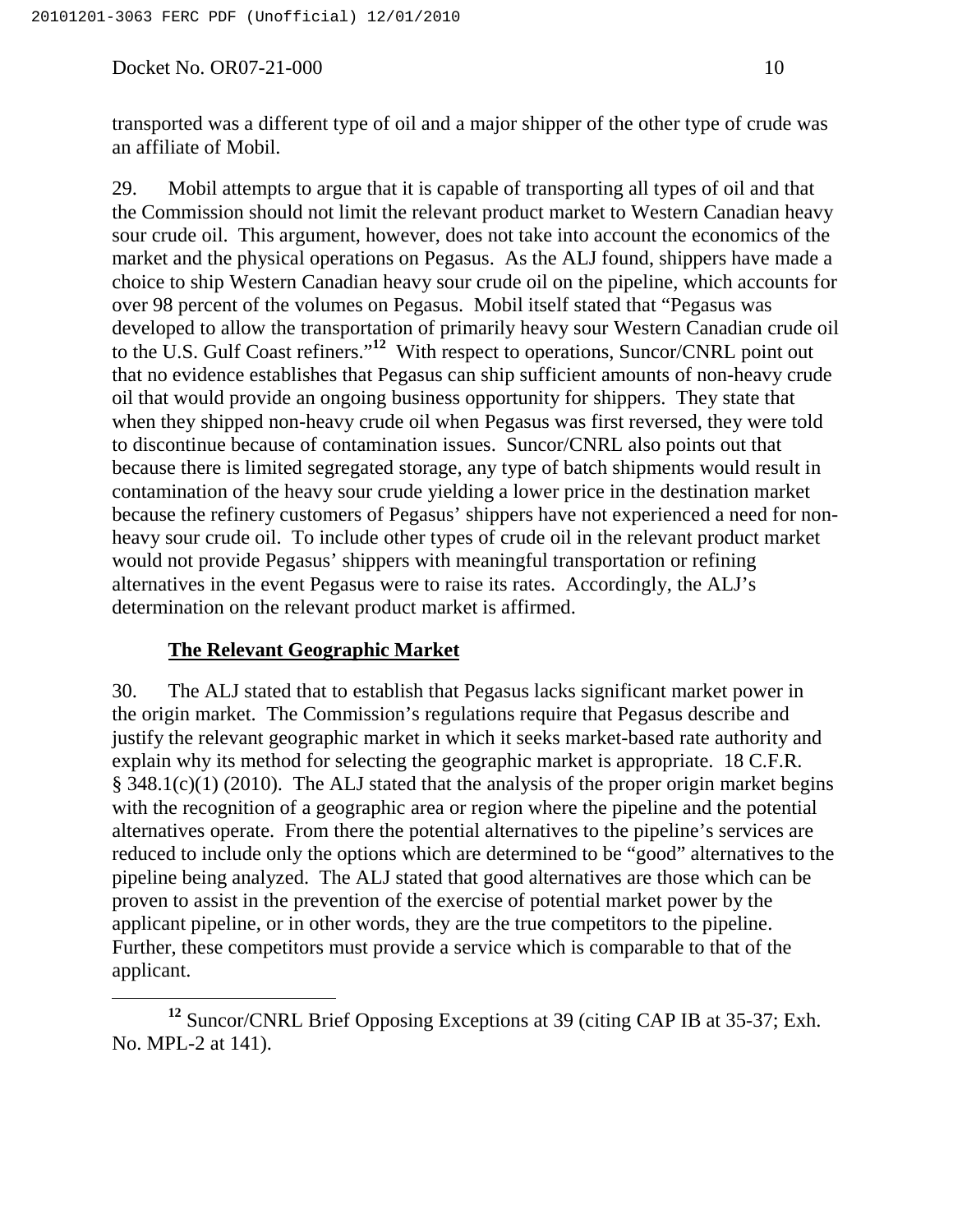31. Suncor/CNRL and Staff agreed on the three requirements of a good alternative: it must be (1) readily available; (2) comparable in quality; and (3) comparable in price. Mobil disagrees with the three-pronged test and focuses its analysis on excess capacity and used alternatives. Nevertheless, Mobil asserted the alternatives in its defined origin market satisfy each of the three requirements. The ALJ adopted the three-pronged test propounded by Suncor/CNRL and Staff to assess whether an alternative in a proposed geographic origin market is a good alternative. The ALJ found the shippers' behavior provides the best guidance in an analysis of market power, and it is rational for shippers to consider these aspects of comparability in their choice of which provider or competitor to use for delivery of their crude oil volumes. The ALJ held these concepts provide a desirable framework for the Commission to recognize and assess potential good alternatives in an overall market power analysis.

32. After analyzing the various origin markets proposed by the parties, the ALJ determined she would focus the analysis on Mobil's defined Upper Midwest origin. Other proposed origin markets presented problems because they did not satisfy the requirements that potential alternatives to Pegasus be comparable in terms of quality and availability. The ALJ also had to determine whether alternatives in the origin market were good alternatives in terms of price. Mobil and Staff advocated recognizing all alternative suppliers of the same product that are available to and used by the current Pegasus shippers from the same injection point in the producing region. These alternatives are referred to as "used alternatives." The ALJ rejected Mobil's and Staff's theory that a used alternative is necessarily a good economic alternative relative to the applicant. The ALJ found that Mobil and Staff's theory recognizes that when an alternative is used, said enterprise or alternative has been reasonably shown to be profitable. However, the ALJ determined that the fact that it is "used" (and profitable) does not and cannot show with any clarity its ability to compete effectively with Pegasus who is the applicant seeking market based rate authority.

33. The ALJ found that a profitable alternative may yield a positive netback that certain shippers are willing to accept, but this netback may be below the threshold netback, indicating that the alternative is not a good economic alternative to the applicant in question. The ALJ stated that a profitable alternative is not necessarily a good alternative in terms of price because the alternative must be able to check an applicant's ability to unreasonably raise it rates (assuming it is granted market-based rate authority), thereby effectively controlling potential market power abuses. The ALJ held that if the alternative cannot be shown to do so, it must not be included in the defined origin market and correspondingly it must not be included within the calculated market power statistics. The ALJ stated that the distinction between an alternative that is profitable and one that is truly a good alternative in terms of price can only be demonstrated through detailed cost comparisons as recognized by the Commission and here this has only been shown clearly through the use of a netback analysis.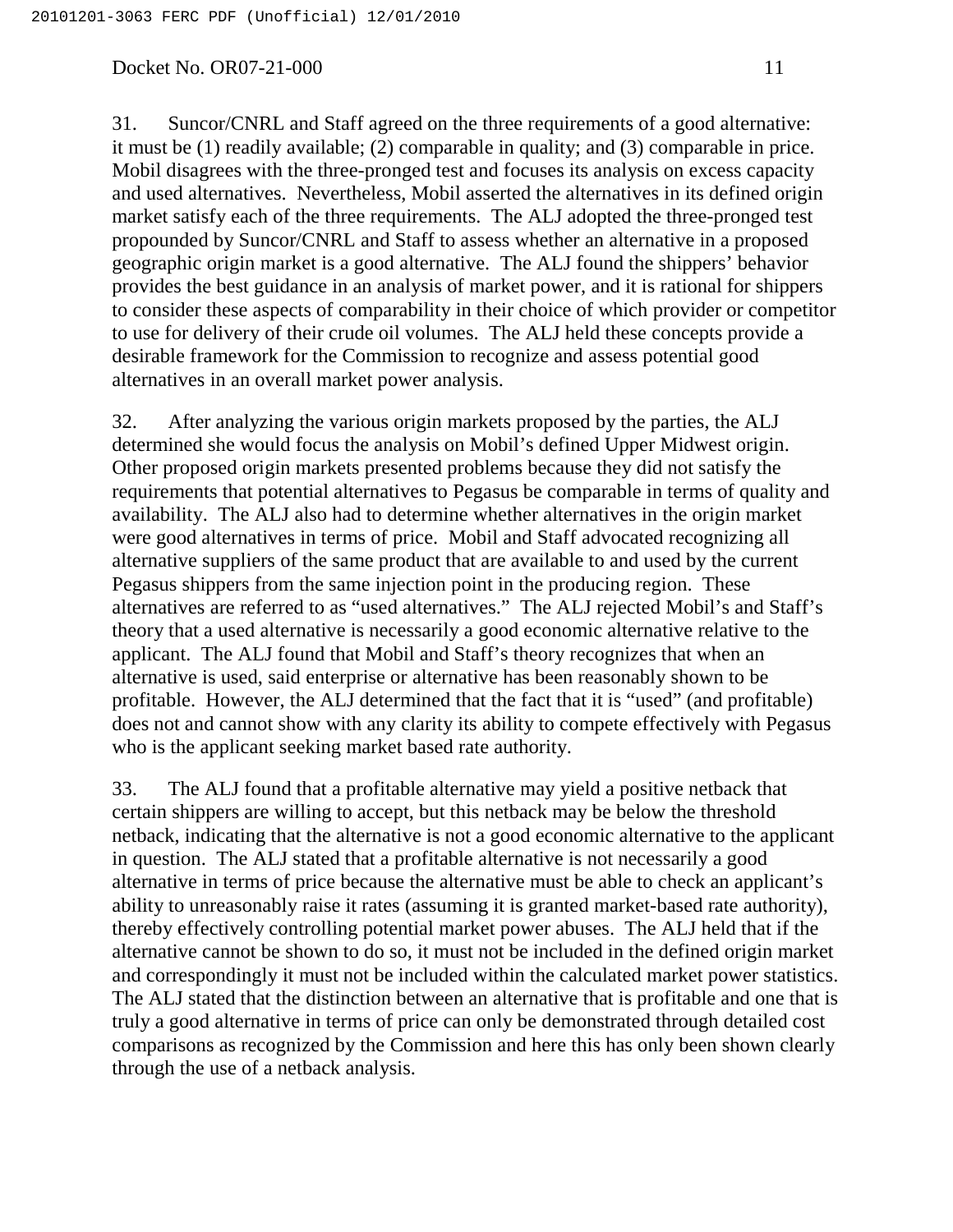34. The netback analysis compared the average netbacks Pegasus' shippers receive from selling Western Canadian crude oil on the Gulf Coast with the average netbacks to shippers by the alternatives in Mobil's defined Upper Midwest origin market. Mexican Maya, a similar type of crude oil, was used as a proxy for Cold Lake crude in determining the price at the Gulf Coast. The netback calculations were made with respect to the shipping of heavy crude oil from Hardisty, Alberta, where shippers would decide whether to ship on Pegasus to the Gulf Coast or sell or ship the crude in the local Upper Midwest markets. Taking into account certain factors for price risk and the time value of money, the ALJ determined that the average netback price from the sale of Cold Lake crude on the Gulf Coast yielded an average netback price of \$51.27 per barrel for the first 10 months of 2007, the period under analysis in this proceeding. The ALJ determined that \$46.77 per barrel is an appropriate calculation of the netback at Hardisty from the sales of Cold Lake to the Upper Midwest. The ALJ then subtracted the \$46.77 per barrel average netback in the Upper Midwest from the \$51.27 average netback at the Gulf Coast to yield a netback differential of \$4.50 per barrel. The ALJ concluded that differential is considerably above the SSNIP of \$0.1827 per barrel. The ALJ also made three additional calculations using updated information and still found that the netback differential was above the threshold price increase.

35. The ALJ concluded there are no alternatives to Pegasus that are good alternatives in terms of price, and that Pegasus' origin market was properly limited to only Pegasus itself. Therefore, Pegasus has a 100 percent market share and an HHI of 10,000. The ALJ found that granting Pegasus the authority to charge market-based rates would allow it to capture scarcity rent through a dramatic price increase that would not result in just and reasonable rates.

36. The ALJ found that there is overwhelming supporting evidence on the record of a significant and persistent netback differential since Pegasus' reversal in April 2006. **13** The ALJ stated that this evidence proves beyond doubt that Mobil's conclusion that there has been no significant netback differential is completely without merit.

## **Commission Decision**

37. Mobil and Staff disagree with the ALJ's determination with respect to the relevant geographic market and her determination that Mobil has market power. The disagreements relate to the availability requirement and the comparable price requirement of the three-pronged test for geographic markets adopted by the ALJ. With respect to the availability requirement, Mobil's differences with the ALJ's decision arise from how one should determine excess capacity. With respect to the comparable price requirement,

**<sup>13</sup>** Initial Decision at P 275.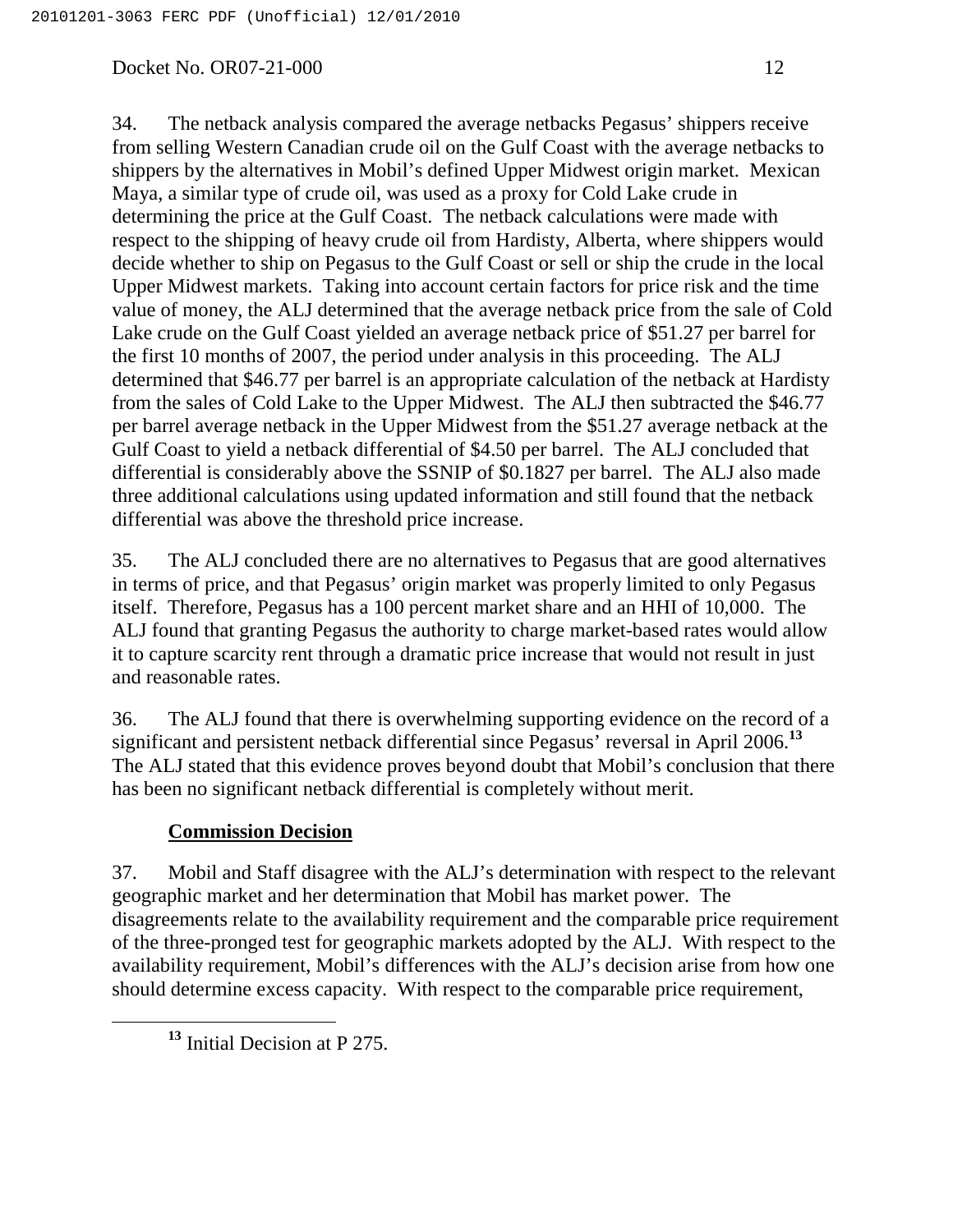Mobil and Staff's differences with the initial decision are based on whether comparable prices are determined based on used alternatives as advocated by Mobil and Staff, or on the netback analysis advocated by Suncor/CNRL and adopted by the ALJ in her decision. Further, although Mobil disagrees with the use of a netback analysis to determine price comparability, it did engage in a netback analysis for the Upper Midwest origin market. However, Mobil disagrees with the calculations adopted by the initial decision to determine the netback differential between the Upper Midwest origin market and the Gulf Coast for purposes of determining whether Pegasus could raise its rates above the threshold price discussed above.

38. The Commission finds that the ALJ properly excluded certain proposed origin markets because they were not comprised of good alternatives in terms of availability. Mobil confuses the availability requirement, which is used to identify good alternatives, with an excess capacity ratio, which reflects the market as a whole and can be considered as a mitigating factor when market share and HHI statistics indicate a market power concern.

39. Mobil's position on the availability of alternatives was not supported because it calculated statistics based on the market as a whole rather than whether a specific pipeline or refinery was an available alternative to Pegasus. As the ALJ found at P 134:

[T]o be considered available a specific refinery must have excess capacity and there must be an accessible route for Pegasus' shippers to that refinery; whether the market as a whole has excess capacity may be irrelevant. The reason is simple: if the refinery does not have excess capacity or there is no feasible route to the refinery, crude oil from Pegasus cannot be diverted to that refinery. Thus, that alternative could not serve as a check on Pegasus' rates and should not be included in the market concentration statistics.

40. Another problem with Mobil's analysis on available alternatives is that it is backwards and does not always focus on true alternatives to Pegasus. As the ALJ stated at P 137, at times Mobil focused on whether shippers could divert oil from refineries to Pegasus rather than whether shippers could divert oil nominations on Pegasus to refineries in the Midwest in the event of a price increase by Pegasus. Because of the weakness of Mobil's evidence, the ALJ correctly determined that it was unclear from the record precisely which refineries have excess capacity and whether there was needed excess capacity on the pipeline routes that transport oil to each of the refineries.

41. The next issue is whether the comparable price requirement for a good alternative can be proven through evidence of used alternatives as advocated by Mobil and Staff, or through a netback analysis as adopted by the ALJ. The Commission finds that the ALJ was correct in determining that the Commission must use a netback analysis to determine whether an alternative was comparable in terms of price and rejecting Mobil and Staff's approach of used alternative, i.e., alternative suppliers of the same product that are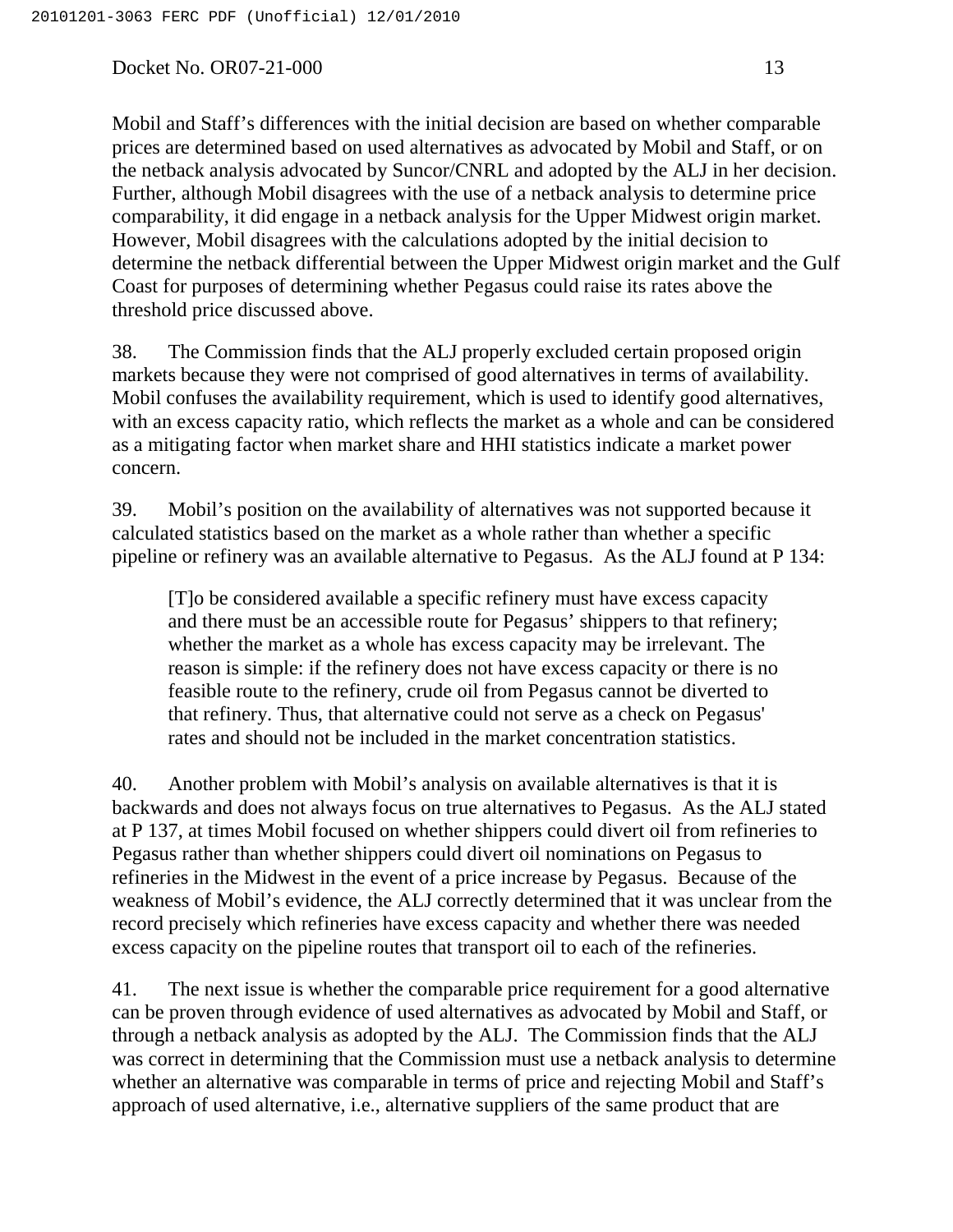available to and used by Pegasus' shippers. The Commission finds that a used alternative is not necessarily a good alternative because while a used alternative may be a profitable alternative yielding a positive netback that certain shippers are willing to accept, it may be below the threshold netback. In other words, even though a used alternative may be profitable, it may not be one that can check the pipeline's ability to raise rates if the Commission were to grant market-based rate authority.

42. The Commission agrees with the ALJ that Staff's analysis engaged in circular reasoning to prove that used alternatives are good alternatives. At P 184 the ALJ stated that "Staff has applied the assumption that all used alternatives are good alternatives to conclude that the short-run market clearing rate is competitive, and it has applied the assumption that the short-run market clearing rate is competitive to conclude that all used alternatives are good alternatives." To accept Staff's approach "would completely eviscerate the Commission's requirement that a good alternative be comparable in terms of price." *Id* P 186.

43. Nothing raised in the briefs on exceptions persuades us to change the ALJ's determination that whether an alternative is comparable in terms of price can only be demonstrated through a detailed cost analysis and that in the absence of a rational or workable means to evaluate competitive choices presented by Mobil or Staff, a netback analysis was required.

44. The final issue on exceptions with respect to the geographic market is Mobil's disagreement with the ALJ's calculations of the netback differentials between the Upper Midwest origin market and the Gulf Coast. Under Mobil's approach, adjustments to the price of crude in both the Upper Midwest and Gulf Coast locations and the consideration of other factors would essentially eliminate the netback differential between the Upper Midwest and Gulf Coast and would on average yield netbacks below the threshold price increase of 15 percent above the prevailing transportation rate.

45. The Commission finds that the ALJ's calculation of the prices of crude oil in the Upper Midwest and the Gulf Coast, and the resulting netback differential are reasonable and should be affirmed. The ALJ appropriately made certain downward adjustments to the price that shippers of Western Canadian crude oil would receive on the Gulf Coast to take into account the price risk and time value of money, as well as the fact that Mexican Maya crude oil, which was used as a proxy for Western Canadian crude on the Gulf Coast, yielded slightly higher prices than actual sales of Western Canadian crude. The ALJ rejected Mobil's higher downward adjustments because the time period did not correspond to the time periods examined in the initial decision and there was no evidence to support a higher downward adjustment. The ALJ also correctly rejected Mobil's higher downward adjustment for price risk because they were estimates and an afterthought since they were not included in Mobil's original netback calculations.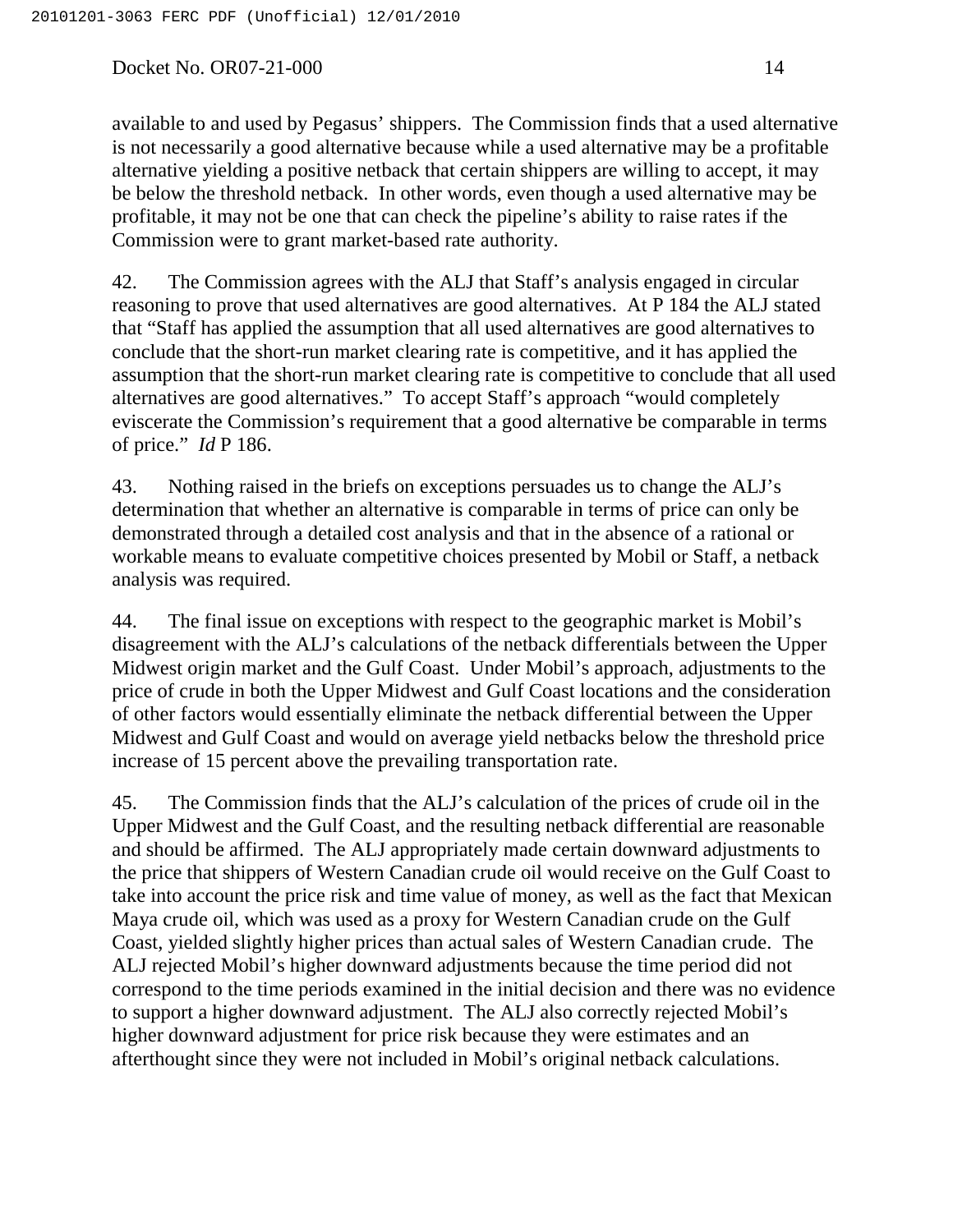46. The Commission finds that the ALJ properly rejected Mobil's netback calculations which would have essentially all but eliminated the netback differential between the Upper Midwest and the Gulf Coast. One of the major differences between the calculations adopted by the ALJ and those proposed by Mobil is whether to account for certain refinery outages which Mobil claims depressed the price of Western Canadian crude and therefore increased the netback differential between the Upper Midwest and the Gulf Coast. The ALJ determined that objective market data should be used and certain events are normal fluctuations which the market takes into account. She further found that what Mobil proposed was essentially a manipulation of the data by using two discrete events while not taking into account other events that occurred in the market. For example, she noted that there were certain impacts on the Mexican Maya price due to residual fuel oil prices that would also have to be taken into account but Mobil did not. The Commission agrees with the ALJ's decision not to go down the path of selectively manipulating the otherwise objective evidence. As the ALJ stated at P 244 of the initial decision, Mobil's calculations were an elaborate hypothetical exercise with many moving parts containing numerous assumptions and data machinations some of which were improper.

47. In addition, Mobil's calculations were contrary to both Staff's and Mobil's acknowledgment that there was a persistent netback differential between the Upper Midwest and the Gulf Coast. Both Staff and Mobil maintained in this proceeding that there was disequilibrium in the market evidenced by the netback differentials and that further this was an issue of the allocation of economic rent in the form of netback differentials which should go to Mobil. Mobil cannot on the one hand argue that there are netback differentials and it should be allocated this form of economic rent through market-based rate authority, and on the other hand, when its overall theory of the case is rejected by the ALJ, argue there is actually no netback differential between the Upper Midwest and the Gulf Coast.

## **Potential Competition and Other Factors**

48. Order No. 572 requires oil pipeline applicants for market-based rate authority to describe potential competition in the relevant markets. Potential competition refers to new entry. Arguments were made that potential competition would impact the market power analysis. The ALJ recognized that the Commission certainly has not granted any oil pipeline market-based rate authority solely on the premise that a future competitor will challenge an existing applicant's market power to the extent necessary to ensure just and reasonable rates. The ALJ stated that neither, for that matter, would it be appropriate to use data of any potential competitor to show the market within which the applicant operates is workably competitive. The ALJ determined that consideration of potential competition is merely an ameliorating or mitigating aspect in the overall market power analysis. The ALJ held that, as such, it is like a tiebreaker in a close call on that very judgment. The ALJ found that there is no doubt to the conclusion that Mobil possesses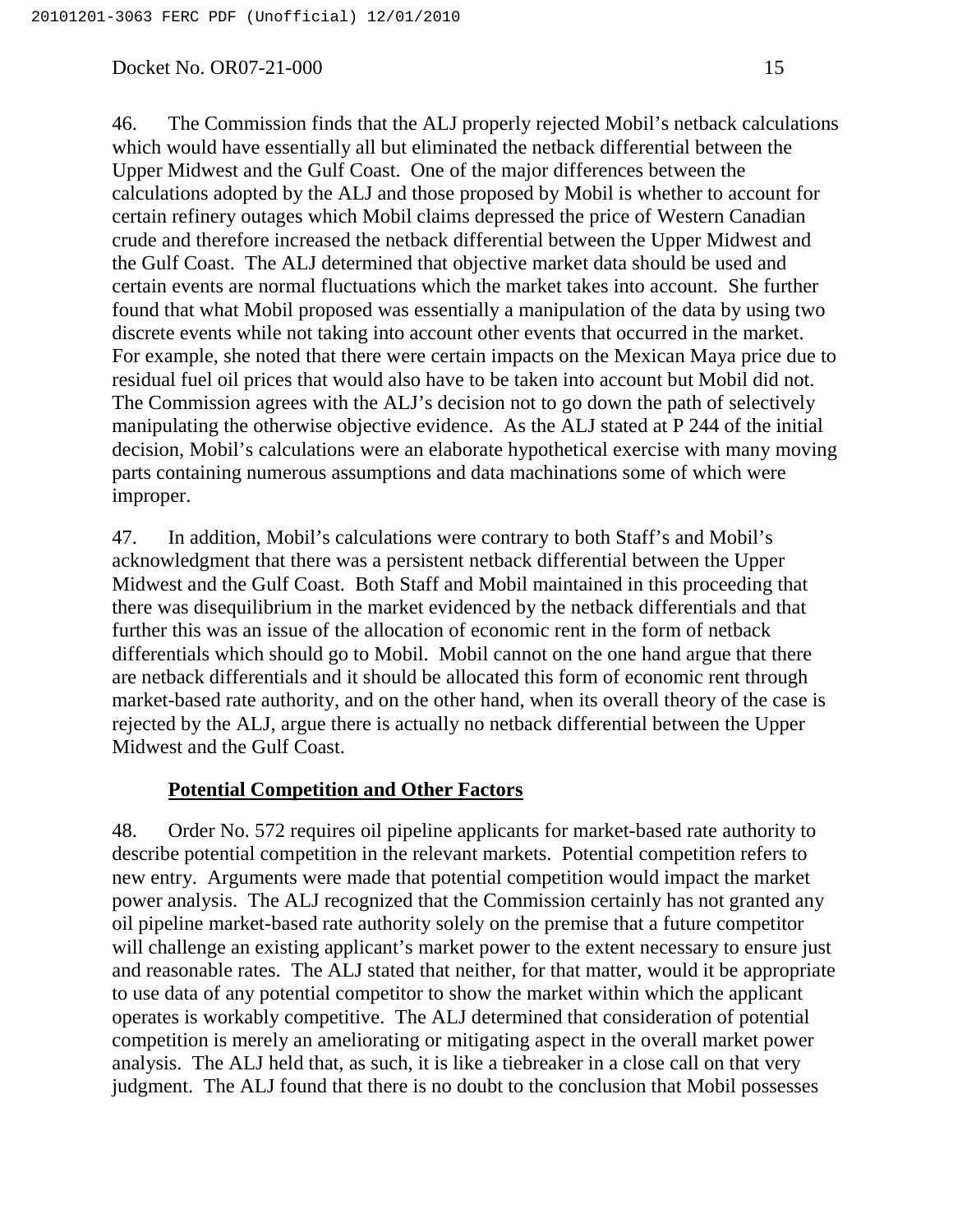significant market power in the defined origin market, as there are no good alternatives to Pegasus' services. The ALJ stated that the overall market power analysis and testing bear out this conclusion.

49. The ALJ stated that Order No. 572 allows an applicant pipeline to describe "other factors" that bear on the issue whether it lacks significant market power in the relevant market. The ALJ stated that, as with the consideration of potential competition, the consideration of other factors serves like a tiebreaker when the question of whether an applicant has market power is a close decision. Since the ALJ found that Mobil clearly possessed market power, she only presented a summary overview of the other factors presented by Mobil and Staff.

50. Mobil and Staff argued Pegasus cannot exercise market power because of its small size in relation to the overall market. The ALJ held that the proper consideration is not whether Mobil can exert market power over the overall Upper Midwest market but whether it can exert market power over Pegasus' shippers. Further, the ALJ stated that the Merger Guidelines make clear that the test for market power is not whether Pegasus can affect the crude oil commodity market, but whether it can maintain an increase in its rate above the competitive level. The ALJ stated that it is Pegasus' shippers who pay the Pegasus rate, and it is this rate that must be just and reasonable. The ALJ determined that in this case, netback analyses demonstrate that if Mobil were granted market-based rate authority, it would be able to raise rates beyond what is just and reasonable.

51. Mobil and Staff argued that Pegasus' status as a new entrant into an already competitive origin market would prevent Mobil from exercising market power. The ALJ held that the alternatives in an applicant's origin market must be comparable to the applicant in terms of price, and the "used-equals-good" theory as applied in Pegasus' circumstances does not demonstrate that this requirement is satisfied. The ALJ found that the fact that the alternatives in the market may have been competitive with one another before Pegasus' reversal does not necessarily demonstrate that they remain good competitive alternatives to Pegasus. The ALJ found that whether Pegasus is a new entrant to the market is irrelevant to the relevant market power analysis.

52. Staff argued the netback differential is a function of supply and demand of crude oil and is not determined by Pegasus. The ALJ stated that netback analyses demonstrate a significant and persistent netback differential, which generates high demand for Pegasus' services. The ALJ stated that the netback differential is the reason Pegasus has been oversubscribed every month since its reversal. The ALJ held that if the Commission granted Mobil market-based rate authority, this differential would in turn allow Mobil to profitably raise Pegasus' rate above competitive levels without the loss of volumes. Thus, the ALJ found that under a market-based rate regime, it is not Pegasus who would be at the mercy of crude oil producers; it is Pegasus' shippers who would be at the mercy of Mobil.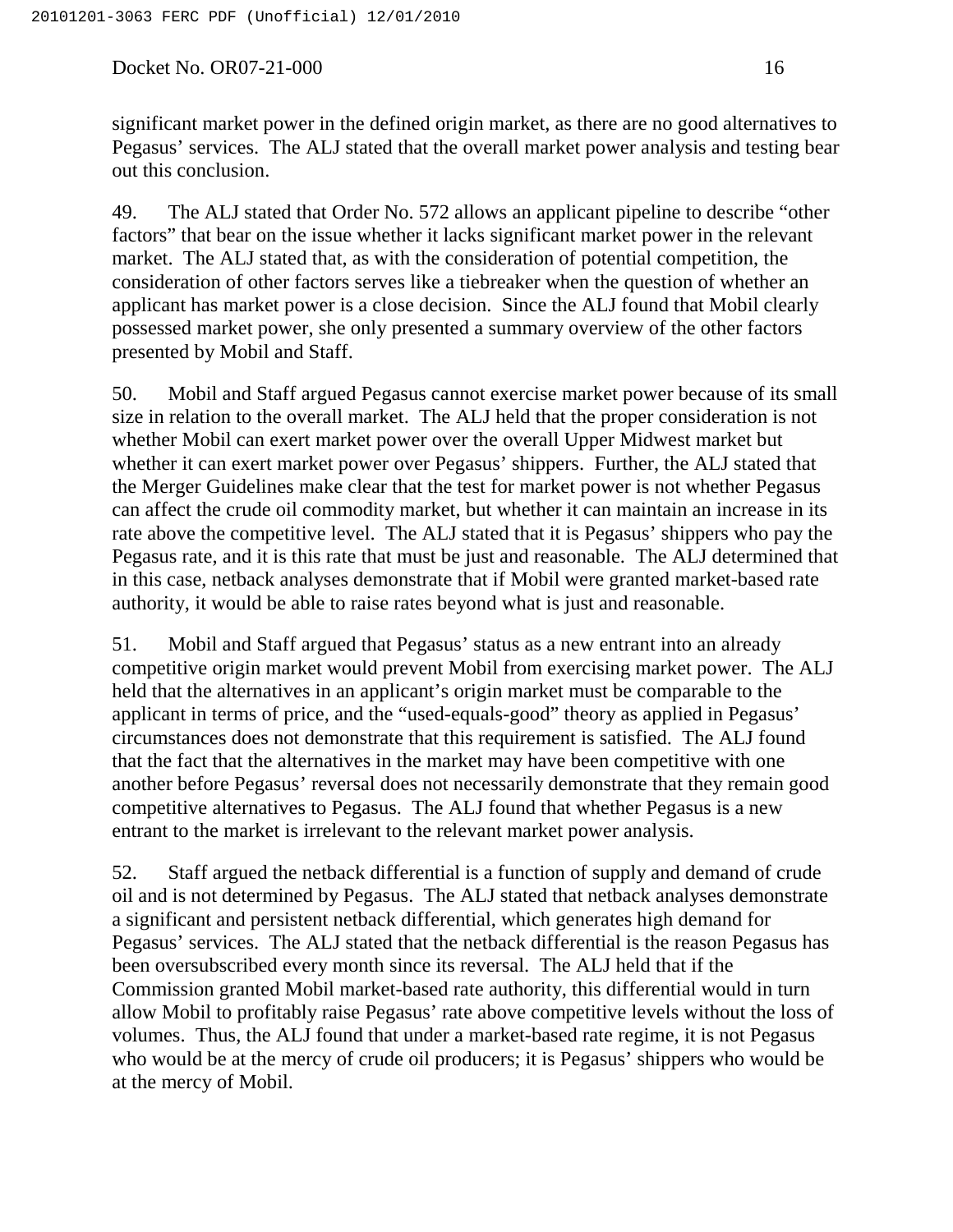53. Mobil and Staff argue that Mobil lacks market power because there will be no reduction in the output of Pegasus' transportation capacity if the Commission grants Mobil market-based rate authority. The ALJ stated that she found this argument overlooks one key fact: the scarcity constraint in the form of a lack of adequate pipeline capacity between the Upper Midwest and the Gulf Coast. The ALJ stated that this scarcity constraint creates a natural restriction of output in the marketplace. Further, the ALJ determined that it was clear from the record that Pegasus' recent expansion will not be sufficient to eliminate the scarcity constraint. Thus, the ALJ concluded, if Mobil were granted market-based rate authority, it would not need to restrict its own output to maintain its rates above competitive levels.

### **Commission Decision**

54. The ALJ determined that Mobil definitively possessed market power in the relevant origin market. Although the ALJ briefly addressed the impact of potential competition and other factors on the market power analysis for Mobil, she determined that such factors were only used in the event of a close call and were unnecessary to the ultimate determination of whether Mobil lacks market power. The Commission finds that the ALJ properly determined that the impact of potential competition and other factors were only appropriate in a close case and were unnecessary here since Mobil clearly possessed market power in the relevant origin market. Accordingly, the Commission affirms the initial decision as to the weight given potential competition and other factors.

### The Commission orders:

For the reasons discussed above, the Commission affirms the ALJ's initial decision recommending that Mobil's application for market-based rate authority be denied.

By the Commission.

 $(S E A L)$ 

Nathaniel J. Davis, Sr., Deputy Secretary.